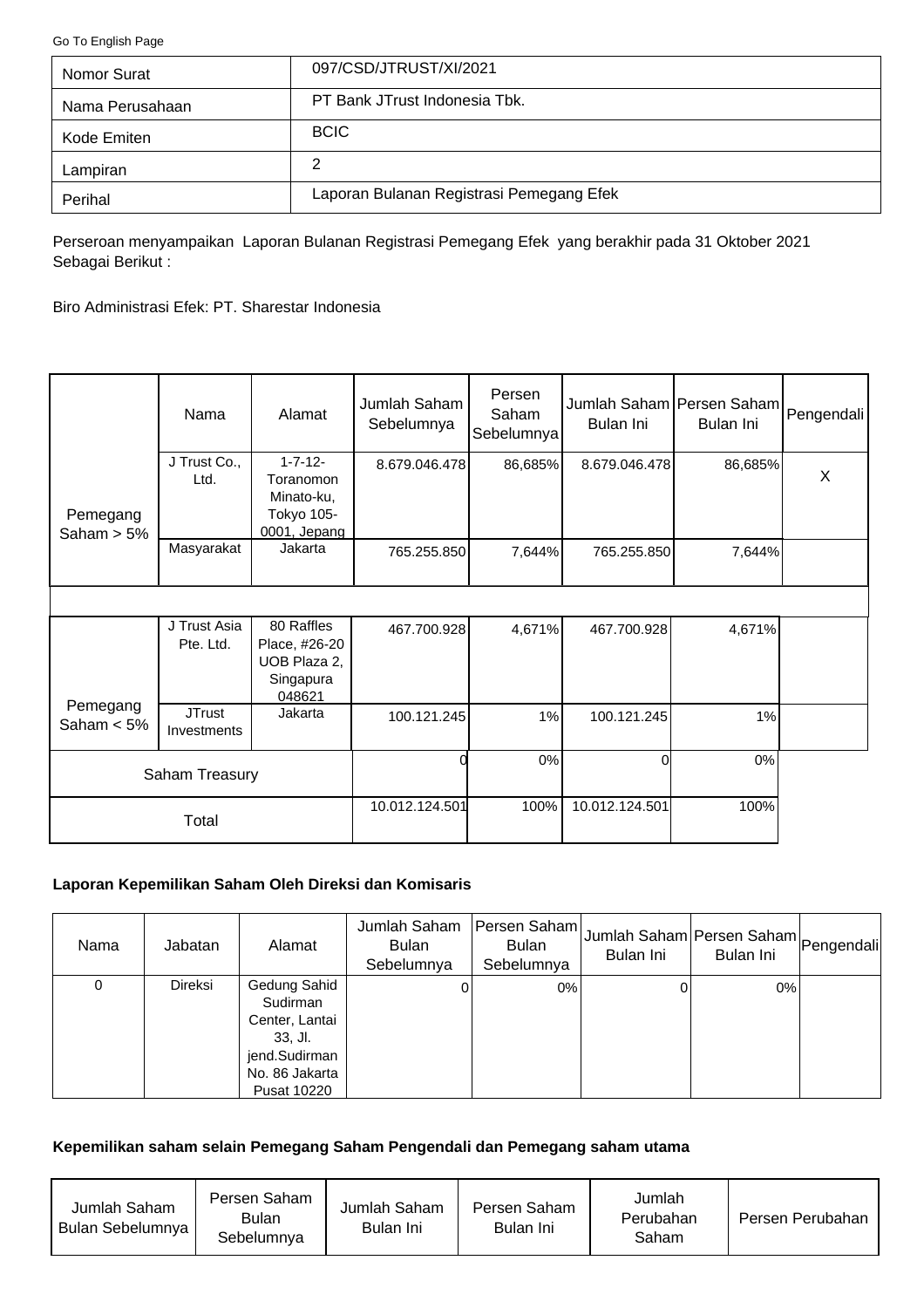| 1.333.078.023 | 13,315% | .333.078.023 | 13,315% | % |
|---------------|---------|--------------|---------|---|
|               |         |              |         |   |

### **Jumlah Pemegang Saham**

| Bulan Sebelumnya | <b>Bulan Sekarang</b> | Perubahan |  |
|------------------|-----------------------|-----------|--|
| 3.992            | 4.211                 | 219       |  |

### **Informasi Lain**

1.Penerima manfaat akhir dari Perseroan adalah : Nobuyoshi Fujisawa

2.Pemegang saham Pengendali dari PT Bank JTrust Indonesia Tbk : J Trust Co., Ltd. Alamat: Toranomon First Garden, 1-7-12 Toranomon, Minato-ku, Tokyo 105-0001 Dengan kepemilikan saham di PT Bank JTrust Indonesia Tbk sebanyak 86,685%

Demikian untuk diketahui.

Hormat Kami,

**PT Bank JTrust Indonesia Tbk.**

Pey Fang Ong

Corporate Secretary

PT Bank JTrust Indonesia Tbk.

Gedung Sahid Sudirman Center, Lantai 33, Jl. jend.Sudirman No. 86 Jakarta Pusat

Telepon : 021 2926 1111 , Fax : 021 2926 1492 , www.jtrustbank.co.id

| Tanggal dan Jam | 08-11-2021 07:54                                                                      |
|-----------------|---------------------------------------------------------------------------------------|
| Lampiran        | 1. Struktur dan komposisi permodalan BCIC_31102021.pdf<br>2. Diatas 5 persen BCIC.pdf |

Dokumen ini merupakan dokumen resmi PT Bank JTrust Indonesia Tbk. yang tidak memerlukan tanda tangan karena dihasilkan secara elektronik oleh sistem pelaporan elektronik. PT Bank JTrust Indonesia Tbk. bertanggung jawab penuh atas informasi yang tertera didalam dokumen ini.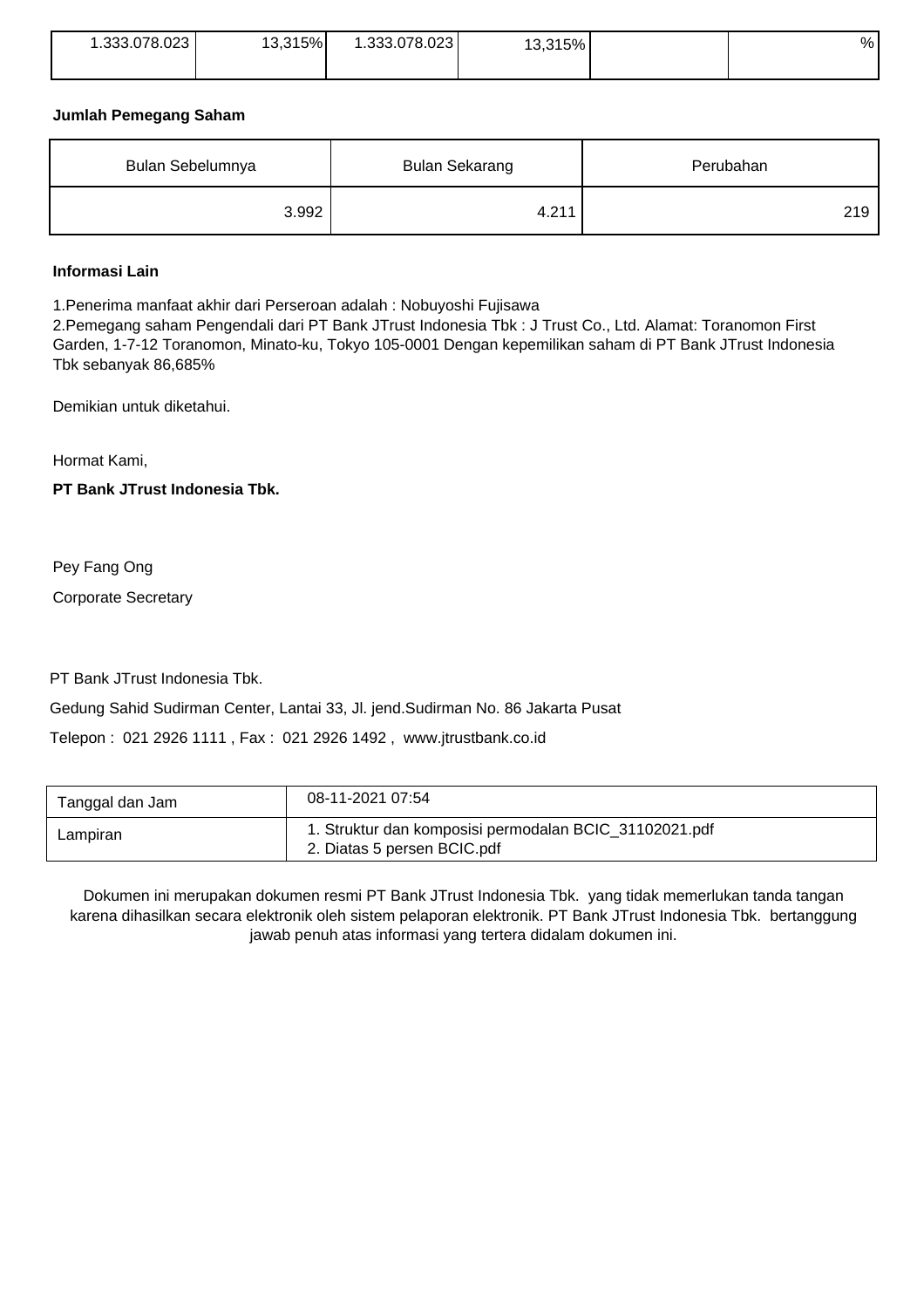<span id="page-2-0"></span>[Go To Indonesian Page](#page-0-0)

| Letter / Announcement No. | 097/CSD/JTRUST/XI/2021                            |
|---------------------------|---------------------------------------------------|
| <b>Issuer Name</b>        | PT Bank JTrust Indonesia Tbk.                     |
| <b>Issuer Code</b>        | <b>BCIC</b>                                       |
| Attachment                | 2                                                 |
| Subject                   | Monthly Report of Securities Holders Registration |

The Company hereby announce Monthly Report of Securities Holders Registration which ends in 31 October 2021 as follows:

Security Administration Bureau: PT. Sharestar Indonesia

|                      | Name                         | Address                                                                 | Number of Shares<br>in Previous Month Previous Month | Percent of<br>Shares in | Number of Shares in<br><b>Current Month</b> | Percent of<br>Shares in<br>Current Month | Controlle |
|----------------------|------------------------------|-------------------------------------------------------------------------|------------------------------------------------------|-------------------------|---------------------------------------------|------------------------------------------|-----------|
| Share<br>Ownership > | J Trust Co.,<br>Ltd.         | $1 - 7 - 12 -$<br>Toranomon<br>Minato-ku,<br>Tokyo 105-<br>0001, Jepang | 8,679,046,478                                        | 86.685%                 | 8,679,046,478                               | 86.685%                                  | $\sf X$   |
| 5%                   | Masyarakat                   | Jakarta                                                                 | 765,255,850                                          | 7.644%                  | 765,255,850                                 | 7.644%                                   |           |
|                      |                              |                                                                         |                                                      |                         |                                             |                                          |           |
| Share                | J Trust Asia<br>Pte. Ltd.    | 80 Raffles<br>Place, #26-20<br>UOB Plaza 2,<br>Singapura<br>048621      | 467,700,928                                          | 4.671%                  | 467,700,928                                 | 4.671%                                   |           |
| Ownership <<br>5%    | <b>JTrust</b><br>Investments | Jakarta                                                                 | 100,121,245                                          | 1%                      | 100,121,245                                 | 1%                                       |           |
|                      | <b>Treasury Stock</b>        |                                                                         | $\Omega$                                             | 0%                      | $\Omega$                                    | $0\%$                                    |           |
|                      | Total                        |                                                                         | 10,012,124,501                                       | 100%                    | 10,012,124,501                              | 100%                                     |           |

# **Share Owned by Directors and Commissioners**

| Name | <b>Position</b> | Address                                                                                                          | Number of<br>Shares in<br>Previous Month Previous Month | Percent of<br>Shares in | Number of<br>Month | Percent of<br>Shares in Current Shares in Current Controller<br>Month |  |
|------|-----------------|------------------------------------------------------------------------------------------------------------------|---------------------------------------------------------|-------------------------|--------------------|-----------------------------------------------------------------------|--|
| 0    | <b>Director</b> | Gedung Sahid<br>Sudirman<br>Center, Lantai<br>$33.$ Jl.<br>jend.Sudirman<br>No. 86 Jakarta<br><b>Pusat 10220</b> |                                                         | 0%                      |                    | $0\%$                                                                 |  |

# **Share Ownership Aside From Controller and Main Shareholder**

| Number of Shares   Percent of Shares  Number of Shares   Percent of Shares  <br>in Previous Month  in Previous Month  in Current Month   in Current Month |  | Number of Change | Percent of Change |
|-----------------------------------------------------------------------------------------------------------------------------------------------------------|--|------------------|-------------------|
|                                                                                                                                                           |  |                  |                   |